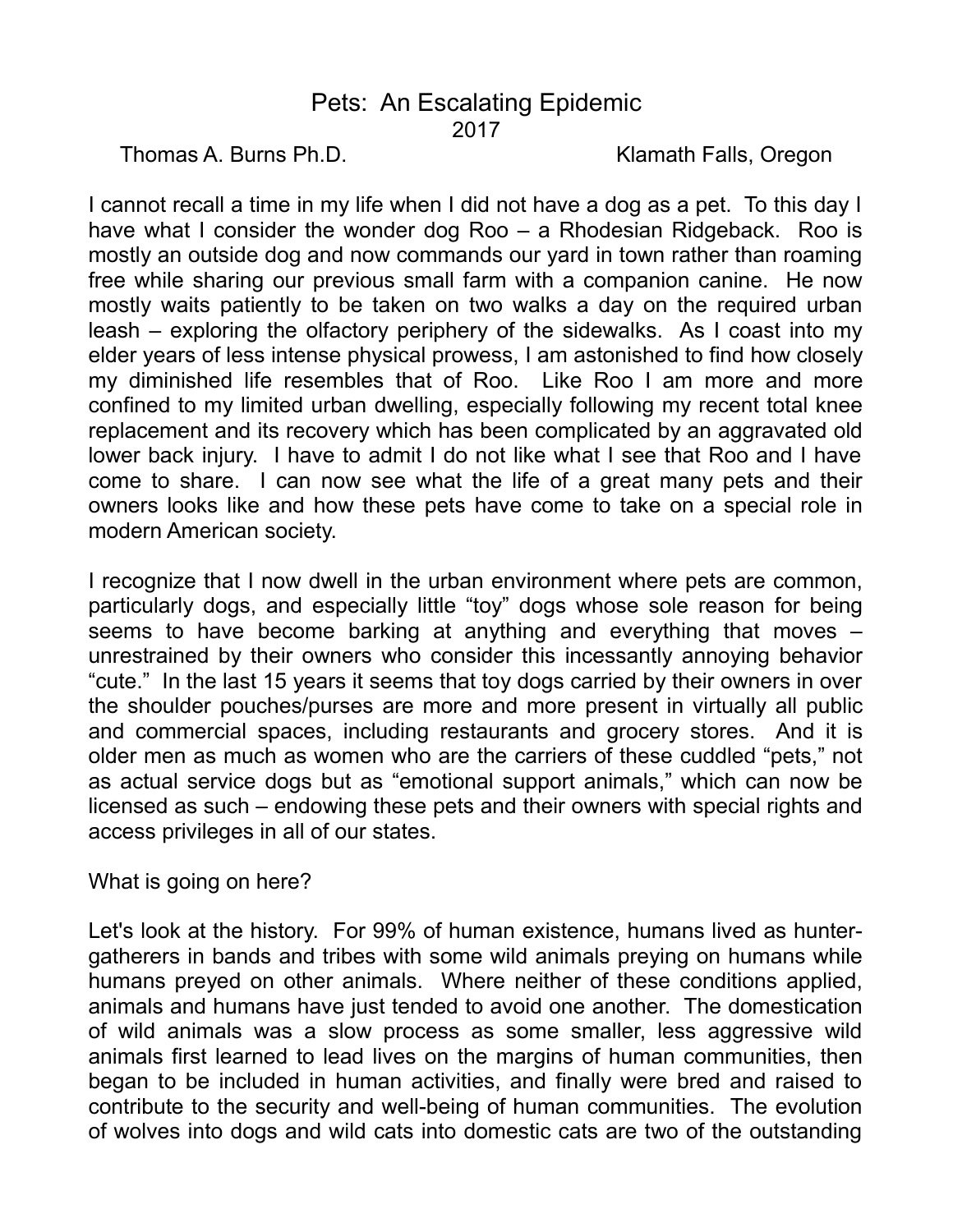and early examples of this process. Over time, as bands and tribes settled and moved in the direction of agriculture, the young of some less aggressive, larger wild animals were captured, trained and then breed to eventually become larger domestic livestock under a significant degree of human control. Whether large or small the norm was for all domesticated animals to contribute in some substantial way to the viability of human groups as working animals or as sources of more immediately available and reliable food. Under these conditions, domesticated animals led relatively full lives relating as much to their own kind as to humans. Pets as such did not exist.

Domestic animals that do not contribute in some instrumental way to human existence – that is Pets – have arisen mostly in modern civilizations in the last 2,000 years with the breeding of specialty dogs and cats occurring mostly in the last 500 years. So, pets are a new phenomenon in the history of human societies, a luxury of humans who can afford the cost and effort to raise and sustain these animals. To get an idea of the population of pets in America and how it has grown, consider that currently pet dogs and cats in America number 184 million with 68% of all households owning pets – up from 56% in just the last 40 years. And this number does not include the plethora of strays, feral and abandoned dogs and cats that end up in shelters. In 2017, the economic value of the pet industry in America is expected to amount to \$70 billion.

The pet phenomenon in America and much of the developed world has escalated exponentially in the last 100 years. This has occurred as Americans 1) have become less and less settled and more and more mobile, 2) shifted more and more from community oriented, rural, small town conditions to less community oriented urban/suburban settings, 3) have seen the middle class become less and less economically secure due to technological automation and out-sourcing, 4) have moved with air conditioning more and more inside their homes from their front porches where they focus on various forms of electronic communication, 5) have seen the population rise steadily in average age as a result of significant medical advances.

For Americans, all of these evolving conditions have contributed to diminishing community and increasing relative social isolation. I suggest that it is in response to the void created by these collective conditions that the current pet epidemic arises – now supported by officially recognized and licensed "emotional support" animals! This pet epidemic is one symptom of what occurs when modern humans live in conditions where quality social relations are significantly reduced as represented by the loss of extended family, lifetime friends and neighbors, and long term identity tied to a community in its unique physical and ecological setting.